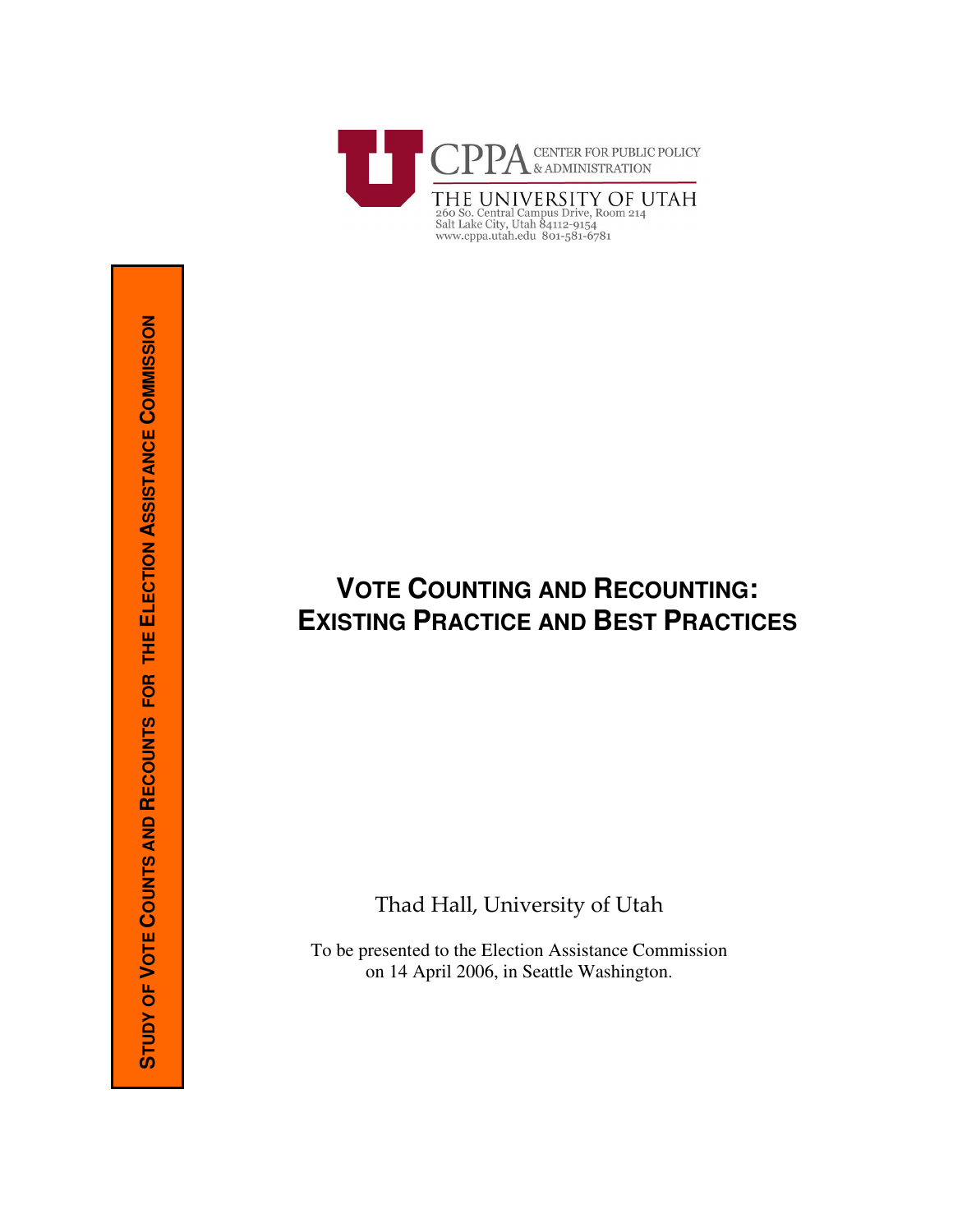#### **INTRODUCTION**

Good morning. My name is Thad Hall and I am an assistant professor of political science at the University of Utah and principal investigator of the Election Assistance Commission's (EAC) *Vote Count and Vote Recount Project*. There are three other primary investigators on this project: Michael Alvarez of Caltech, Kim Brace of Election Data Services, and Doug Chapin of *electionline.org*. In my testimony this morning, I will describe our effort to study vote counting and recounting, provide an overview of our findings, and discuss the best practice component of our work. My discussion will largely focus on the *Count* component of the project; Doug Chapin will be discussing the recount and challenge analysis we have done to date.

Our view of the vote counting process has been rather comprehensive in scope and this view was largely influenced by our experiences observing elections and in talking with election officials. My own views were greatly influenced by a trip I took to Austin Texas, where I met with Dana DeBouvoir, the Travis County election administrator. Her election administration practices are predicated on the idea that an election should be viewed as maintaining the chain of custody of all election materials—from pre-election logic and accuracy machine tests to the counting of absentee and precinct-cast ballots. This goal is accomplished by (1) having a product—some piece of paper or report—for every aspect of the election process, (2) having a witness for every product (i.e., a signature from a witness for the production of every product), and (3) securing every product effectively.<sup>1</sup> Should a challenge arise regarding any aspect of the election process, Dana can produce (1) a product showing what was done, (2) witnesses regarding how it was done, and (3) show that the item in question was stored securely.

We have viewed the vote counting process within this broad scope, starting with the printing of ballots and the securing of voting machines before an election and ending with the auditing of the election. Our study focuses on this process for all channels of voting—precinct, absentee, and in-person early voting. We developed a specific data collection instrument that was reviewed by several election officials, election lawyers, and the EAC staff. The instrument was completed at the University of Utah by reviewing state laws and state regulations relating to each activity in the instrument. The draft of each state's process is being sent to each state for their review to ensure that the final document is complete and reflects any changes in election law made since 2005.

At the outset, I would like to make four observations that arise from our data collection.

o First, the transparency and accessibility of state election laws varies greatly. In some states, it is possible for a citizen to go to the website of the state election official, click a link, and access the state's election code and regulations. In other states, the election code is not online and several states could not produce easily a copy of their election

 $<sup>1</sup>$  At a minimum, these products should be in a limited access secureed space, such as a room that only a very small</sup> number of key election officials can access. For products like ballots, Travis County utilizes a dual custody system. Only the election official can open the sealed container in which the ballots or ballot cartridges are stored. However, the containers are stored in a locked room that only the Sheriff's department can open.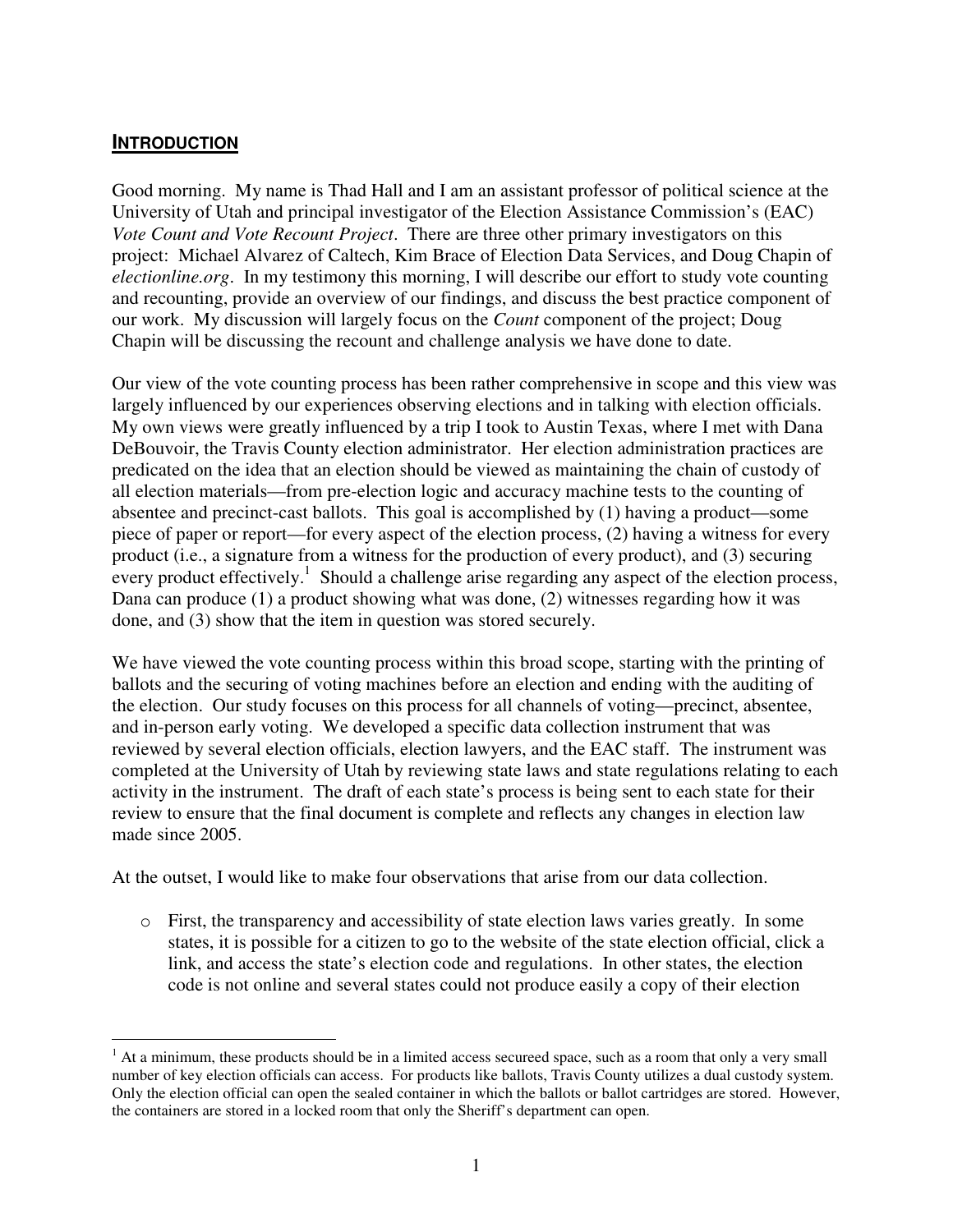regulations. Transparency is a hallmark of free and fair elections, and the public should be able to easily know what the rules of the game are for elections.

- o Second, there is wide variation in the terms used to describe any given practice in elections; a common set of terms or a *Rosetta stone* document would be very helpful for everyone in comparing election practices across states.
- o Third, some states have clearly updated their election codes in light of changes in voting procedures and technologies. Other states retain election processes and procedures from 60 or 80 years ago but apply them to new technologies. Georgia is an example of a state that radically updated their election code in response to the development of new voting technologies. The processes in statute and regulation related to securing, operating, and counting ballots tracks the technologies used today. By contrast, some other states use lever machine laws from 60 to 80 years ago to govern the use of direct recording equipment (DRE) voting systems.
- o Fourth, there is great variation among states in their use of regulations to govern elections and provide greater guidance—guidance with the force of law—to local election officials regarding how to implement specific activities. For example, Maryland has detailed regulatory guidance regarding how every make and model of voting technology used in the state is to be handled throughout the election process.

## **Summary of Findings**

I would like to provide a brief overview of our findings to date. Because the data we have collected is currently being reviewed by the states, I am going to avoid focusing on exact numbers but instead will report trends and issues we have identified from our data analysis.

### **Pre-election Processes**

States vary in the type of pre-election processes that they have. Almost all states have procedures for testing tabulation equipment before the election. These tests vary in the level of detail but generally involve casting a pre-audited set of votes on a machine and comparing the tabulation results with the known results. Beyond the tabulation testing process, however, there is little consistency in pre-election processes. For example:

- $\circ$  Only half of all states require tabulation equipment to be sealed after the test and few states explicitly require precinct count optical scan tabulators to be sealed after the preelection tabulation test is completed. Often, machine sealing rules date back to the days of lever machines, creating requirements that are not appropriate for today's machines.
- o Most states have no laws or rules governing the production and securing of ballots upon delivery from a printer, or after being printed in-house.
- o Often, the rules governing the security of voting machines and vote tabulation machines prior to the opening of the polls date back to the time of lever machines and relate to the delivery of keys in a sealed envelope.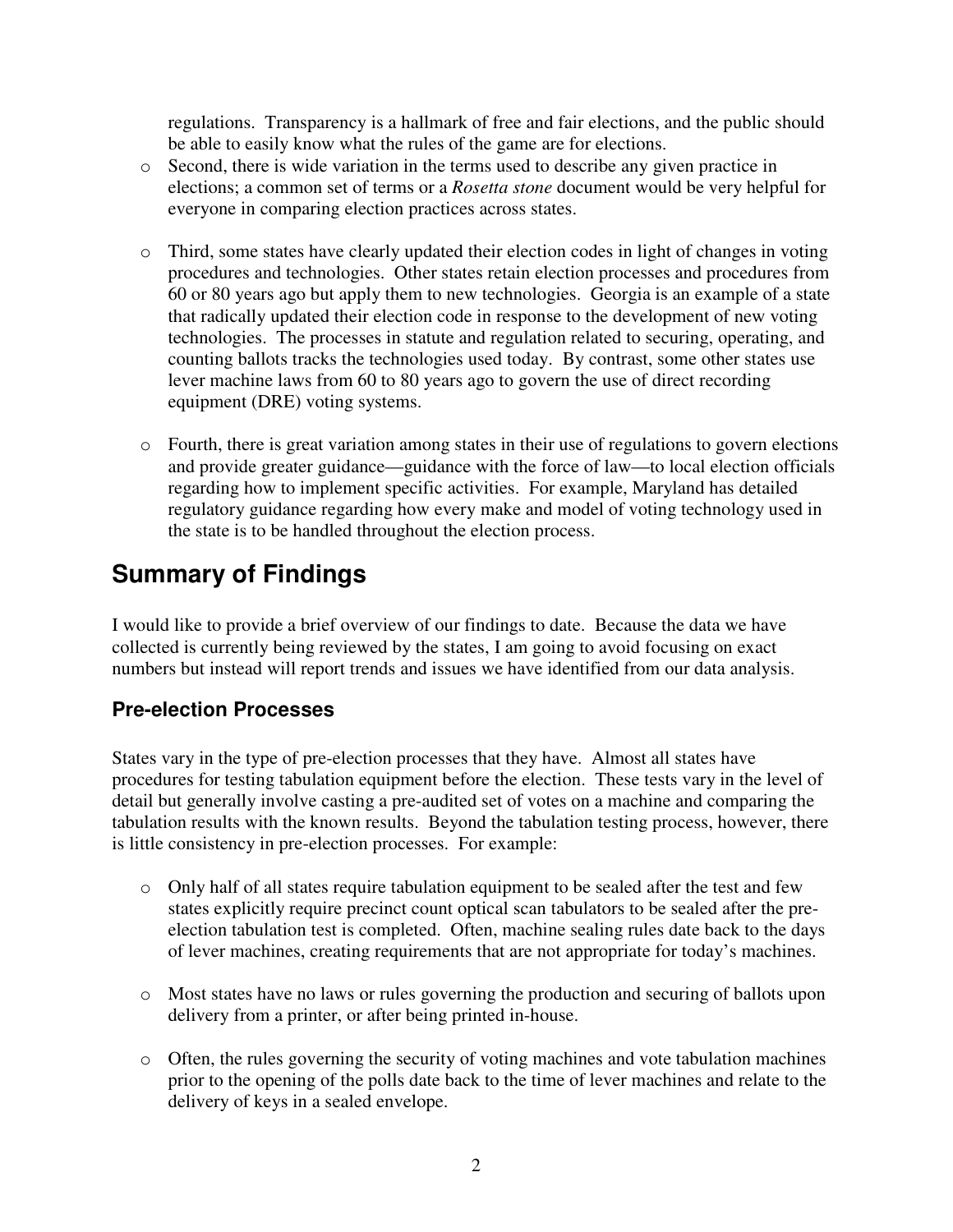#### **Voting Through Early and Absentee Channels**

Absentee voting is one area where almost all states would be expected to have detailed rules governing the process. However, there are again variations in the way in which absentee ballots are treated across states. For example:

- o Just over half of all states explicitly state how an absentee ballot is to be secured upon receipt from the voter. (e.g., "when received, the county election board shall cause envelopes containing absentee ballots to be placed in a ballot box, locked with three locks, in a secure place.")
- o Some states transport absentee ballots from the central election office back out to precincts for counting, but other states count such ballots centrally.
- o More than half of states allow absentee ballots to be counted before the election day ends, by more than 20 states do not.
- o Almost every state provides a detailed set of guidance regarding what is a valid absentee ballot for inclusion in the tabulation process. States do vary greatly on the exact time by which ballots have to be received to be counted, however.

In-person early voting is another area where there is wide variation among states. Specifically, there are varying rules regarding the clarity of how ballots and voting machines are to be handled at the close of each day of voting.

### **Voting in Precincts**

Most states have very clear rules about how ballots and voting equipment are to be treated in precincts. However, when it comes to actually counting ballots, there are variations. One of the places where such variation is seen most starkly is in the area of in-precinct vote reconciliation. In at least 17 states, there are no provisions for reconciling the ballots counted in the precinct against the number of voters who cast ballots. This means that there is no effort made to determine that the number of voters who cast ballots and the number of ballots counted are related. Even in states with such rules, the rules are not equitable across voting system platforms. This problem is not addressed in most states in the canvass process either; more than 40 states have no requirement that the canvass process balance the number of voters voting and the number of ballots cast.

For example, when paper ballots are used (including optical scan ballots), several states have rules that the ballots are counted and if the count exceeds the number of voters who are listed as having cast ballots, all ballots are put back into the ballot box and then ballots are randomly removed until there are no excess ballots. (The excess ballots are then carefully stored and accounted for). Obviously, such a process cannot be done the same way with electronic voting systems and although many states have explicit rules regarding noting discrepancies between the number of ballots cast on an electronic system and the number of voters who cast ballots, no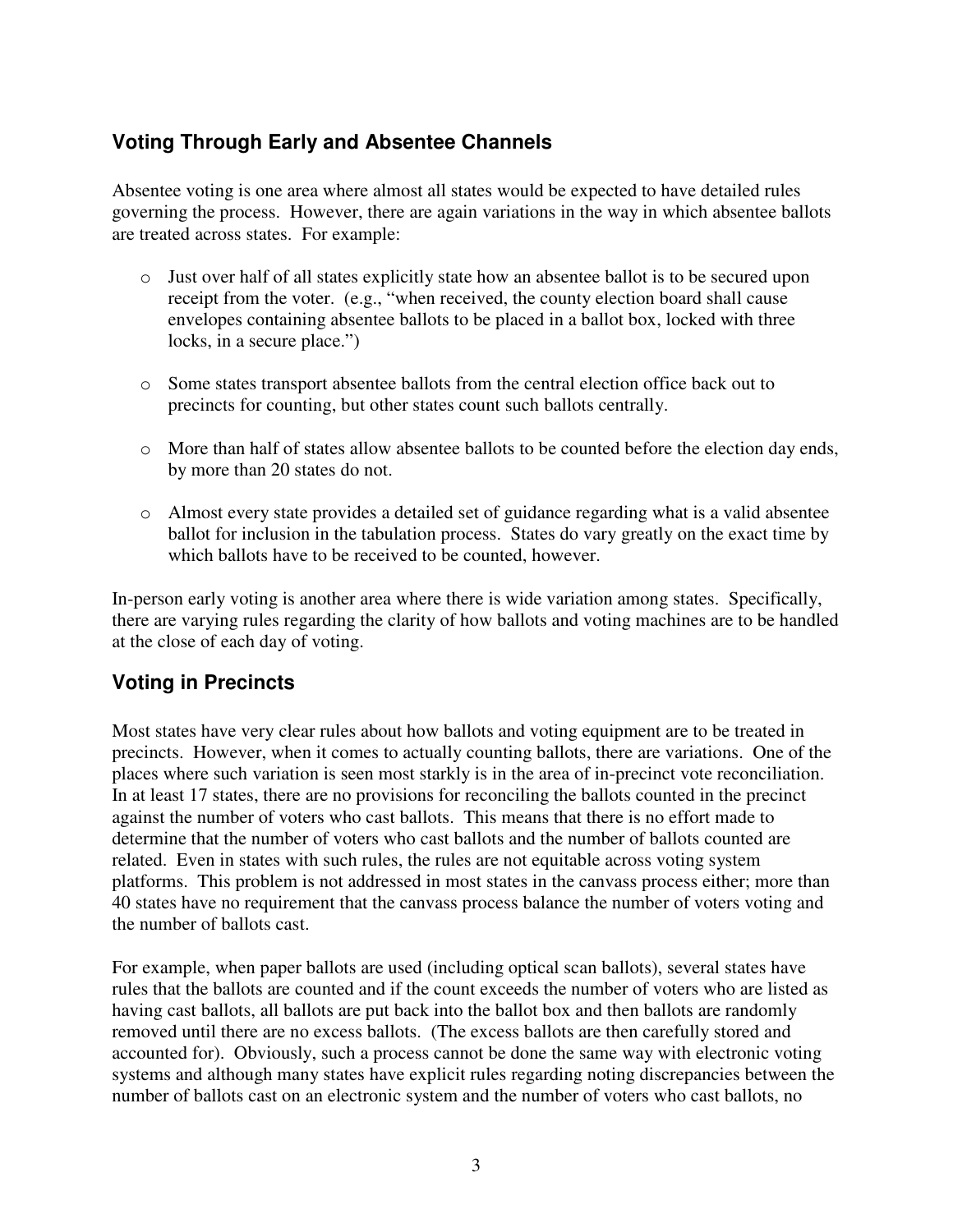state explicitly listed a process for conducting a similar random reduction in electronic ballots when excess ballots are discovered.

The problem of election accounting also exists in other aspects of the vote count process. For example, at least 12 states have no rules governing the handling of a spoiled ballot when it is returned by the voter to the precinct election official. In these states, voters may be allowed to spoil a ballot—often, a voter is allowed to spoil up to three ballots—but there is no law or rule for accounting for these ballots after they are spoiled, or even a process for formally voiding the ballot.

The key issue on vote counting, obviously, is what constitutes a vote on various voting platforms. Here, we see two types of states. First, there are states with very clear statutory or regulatory language contained in sections entitled "vote definition." For example, the language might state that a vote on a DRE is:

- o the statement of results of votes cast produced by operating its mechanism may be considered the results of the votes cast; or
- o the results on the tape from each DRE unit and the memory card.

Many of these states also have long sections in their codes where they have descriptions and illustrations of what constitutes a vote on a paper ballot. This might include having descriptions of every possible combination of markings on an optical scan ballot.

Second, there are states that define a vote much less clearly. For example, several states define a vote as "the standard for all of these voting systems is voter intent."

I would note here that most states tend to have very clear rules for what it takes to be an eligible write-in candidate and for counting write-in ballots. The same holds true for those states allowing straight-party balloting.

#### **Transparency**

One of the hallmarks of free elections is that the election is transparent to the public. We measured transparency in three aspects of the election. First, we examined if there were provisions for observing pre-election machine testing. Second, we examined who can observe voting in precincts. Third, we considered who can observe vote tabulation. In localities where votes are tabulated in-precinct, these last two items obviously are conflated.

At each point, there is a strong bifurcation between states that allow the public to observe each of these components of the voting process and states that only allow representatives of candidates or political parties to observe such activities. In some states, observers are explicitly *not* allowed to observe voting, machine preparations, or vote counts. Instead, a very limited number of registered and credentialed challengers are allowed in polling places, but they are not there to observe the conduct but to challenge the credentials of voters to cast ballots. In these states with restrictive laws, there is often not even an exception for the media to observe the election. In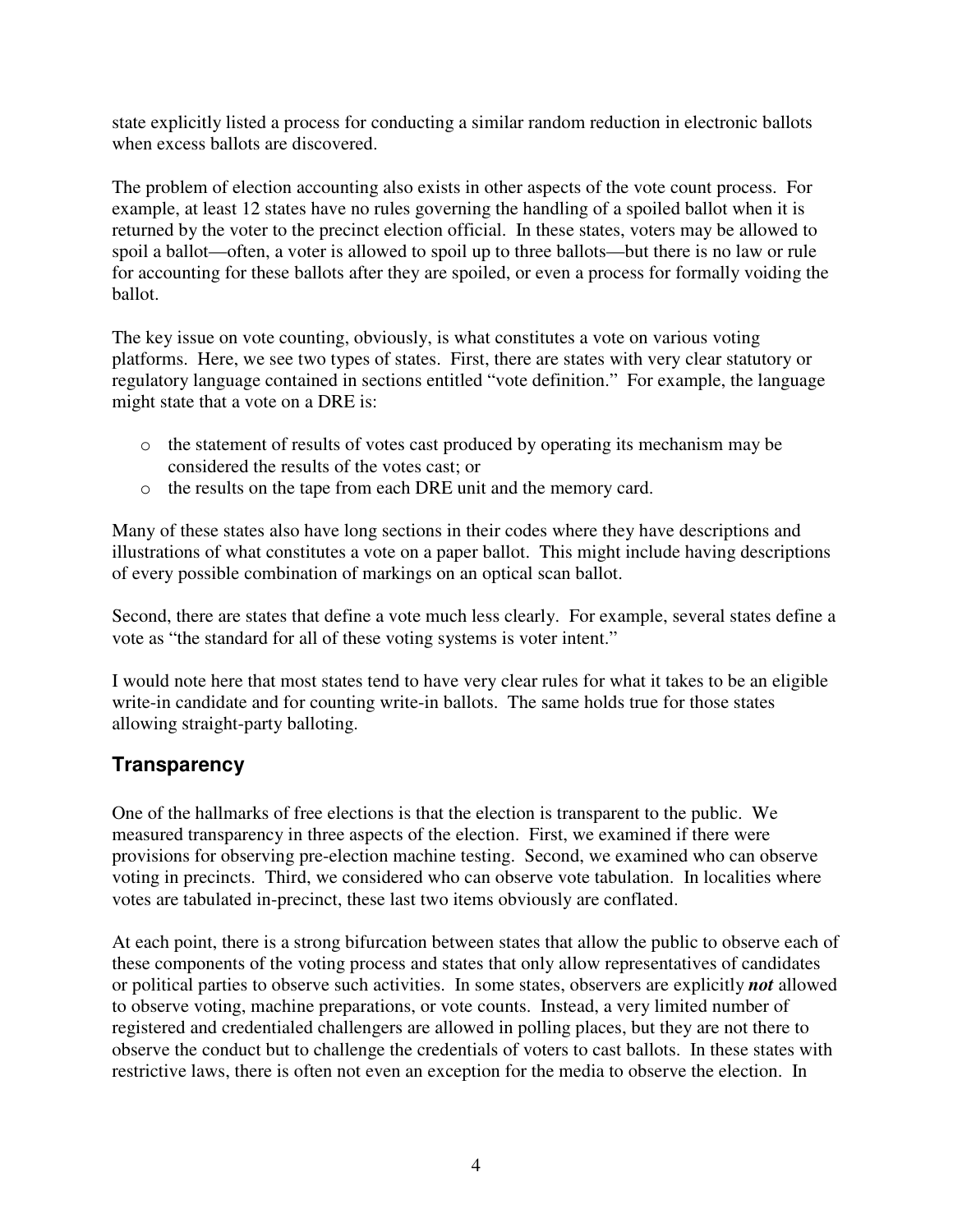other states, the law explicitly requires the public to be allowed into polling places to observe the voting process, as well as vote counting and pre-election processes.

#### **Post-Election Auditing**

One of the areas where there is a small but very important effort to improve vote counting is in the post-election auditing. Most vote tallying today is done by some electronic means, either through the use of DREs or by scanning ballots through an electronic tabulator. To ensure that there are not problems with the system, a small number of states have adopted procedures for auditing the results of the election by comparing a manual tabulation with the electronic tabulation of the same ballots.

These manual recount procedures allow jurisdictions to have some increased level of confidence that the tabulation process is accurate. In addition to the manual counting of paper ballots and comparing the totals to the machine tabulation totals, paper audit trails that many DREs produce allow for the audit receipts from a sample of machines to be compared with the electronic totals produced by the same machines.

The post-election auditing procedures differ from the canvass of results at the local level. In many cases, the canvass can also audit election results that seem to be in error, but many states do not allow ballots to be re-tabulated after the initial tabulation is conducted.

### **Best Practices in Counting**

The best practice component of our project is being guided by two streams of work. First, the Government Accountability Office has published a series of works on best practices and the methodology that is most effective in identifying best practices. Second, there are also international principles for best practices for vote counting that have been elaborated. The Administration and Cost of Elections (ACE) Project (www.aceproject.org) – a collaboration of IFES, the International Institute for Democracy and Electoral Assistance (IDEA), and the United Nations Department of Economic and Social Affairs (UNDESA) – has identified eight (8) guiding principles for vote counting. The Project states:

> to establish and maintain public confidence in the electoral process, vote counting systems and procedures should incorporate the fundamental principles of vote counting in a democratic election.

These "guiding principles" are:

- o transparency,
- o security,
- o secrecy,
- o timeliness,
- o professionalism, o accountability, and
- o accuracy,

o equity.